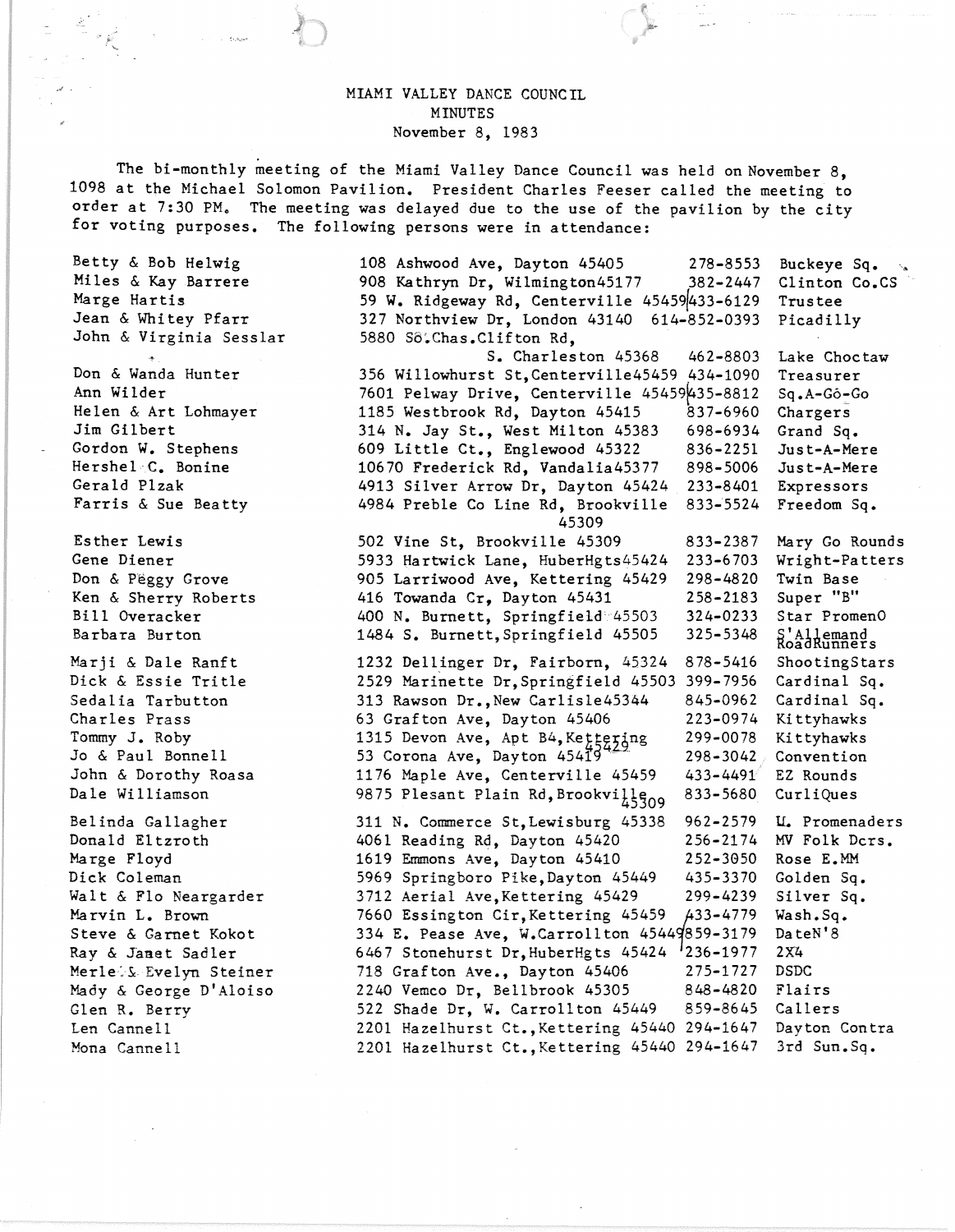Kei th Zimmerman Rob Parker Juani ta Pyles George Baver Cecil O. Hartis Russ Reid Jo Feeser Deloris Hopkins Jim & Jo Fitzsimmons Jim Mouse Charles Feeser Jack Worley Charlotte N. Campbell 138 Floral Ave, Troy 45373 914 Crestwood Hills Dr, Vandalia-45377 335-6725 Motivators '898-6806 1134 Torrence Dr,Springfield45503 399-2524 2165 Knoll Dr, Beavercreek45431 426-4585 58 W. Ridgeway Rd,Centerville 45459 433-6129 310 N. Sunset, Piqua 45356 773-5706<br>2133 Newgate Ave. Dayton 45420 256-3179 2133 Newgate Ave, Dayton 45420 256-3179<br>4556 Hastings Dr. Kettering 45440 434-9361 4556 Hastings Dr, Kettering 45440 434-9361 3173 Sunnycrest Ln, Kettering 45419 3781 Knollwood Dr, Beavercreek 45432 426-9358 MV Round Dnce. 2133 Newgate Ave, Dayton 45420 256-3179<br>1214 Belvo Rd. Miamisburg 45342 859-6151 1214 Belvo Rd, Miamisburg 45342 859-6151 865 Meadow Lane, Troy 45373 Circle 8 RoundsByJobe State Corp. Adventure Sq. Piqua HappySq.. Cloggers 2X4 Whirlaways President Vice President. Secretary

President Feeser welcomed everyone to the last council meeting of 1983.

The minutes of the September 13, 1983 meeting were approved as written.

Threasurer Don Hunter reported the balance on hand as of October 31, 1983 as \$55,037.14, with \$11,191.28 in the General Operating Fund and \$43,845.86 in the Building Fund. The Treasurer's Report was accepted.

Vice President Jack Norley reported that lesson class enrollment is down this year in the Council class as well as in other classes throughout the area. He feels there are several reasons for this: 1) There are many lesson classes being offered-perhaps more than usual; and 2) Many of last year's lesson class members did not continue dancing after lessons ended. The Council will lose money on this year's class with the projected loss being about \$900 since there are only 7 squares enrolled as compared to 17 to 20 squares in previous years. Worley proposed that a committee be formed to study why students are dropping out, what can be done to get them back and what can be done to keep them. He offered to chair such a committee. He also suggested that Council not offer the Plus Workshop next spring but encourage dancers to get experience dancing on the mainstream level before going on. Some clubs could drop a level in their dancing. Special dances could also<sup>be</sup>offered for them. Worley stated that about 45% of last year's class did not join any club'in the area. He feels that the reason for this is that dancers were not at ease with their dancing.'

The Callers Association is planning to have a series of Mainstream dances beginning in the spring of 1984 when the lesson classes end. They are also planning other opportunities for mainstream dancing.

In an informal survey Worley found that this year's lesson class people came to class mainly because a friend encouraged them to come. Only one came because of flyers that were passed out. It is felt that personal contact is the best way to get new people into square dancing. Jack Worley made the motion to form a committee to further investigate the lesson classes and what can be done to hold on to these new members for all clubs. It was seconded by Jo Bonnell. The motion carried. Volunteers for this committee should contact Jack Worley.

Helen Lohmayer was filling in at this meeting for NEWSLETTER Editor Betty French who is ill. It was announced that the new schedules would not be ready until the January 10th Council meeting and the Dance News will be late also due to Betty's illness.

2.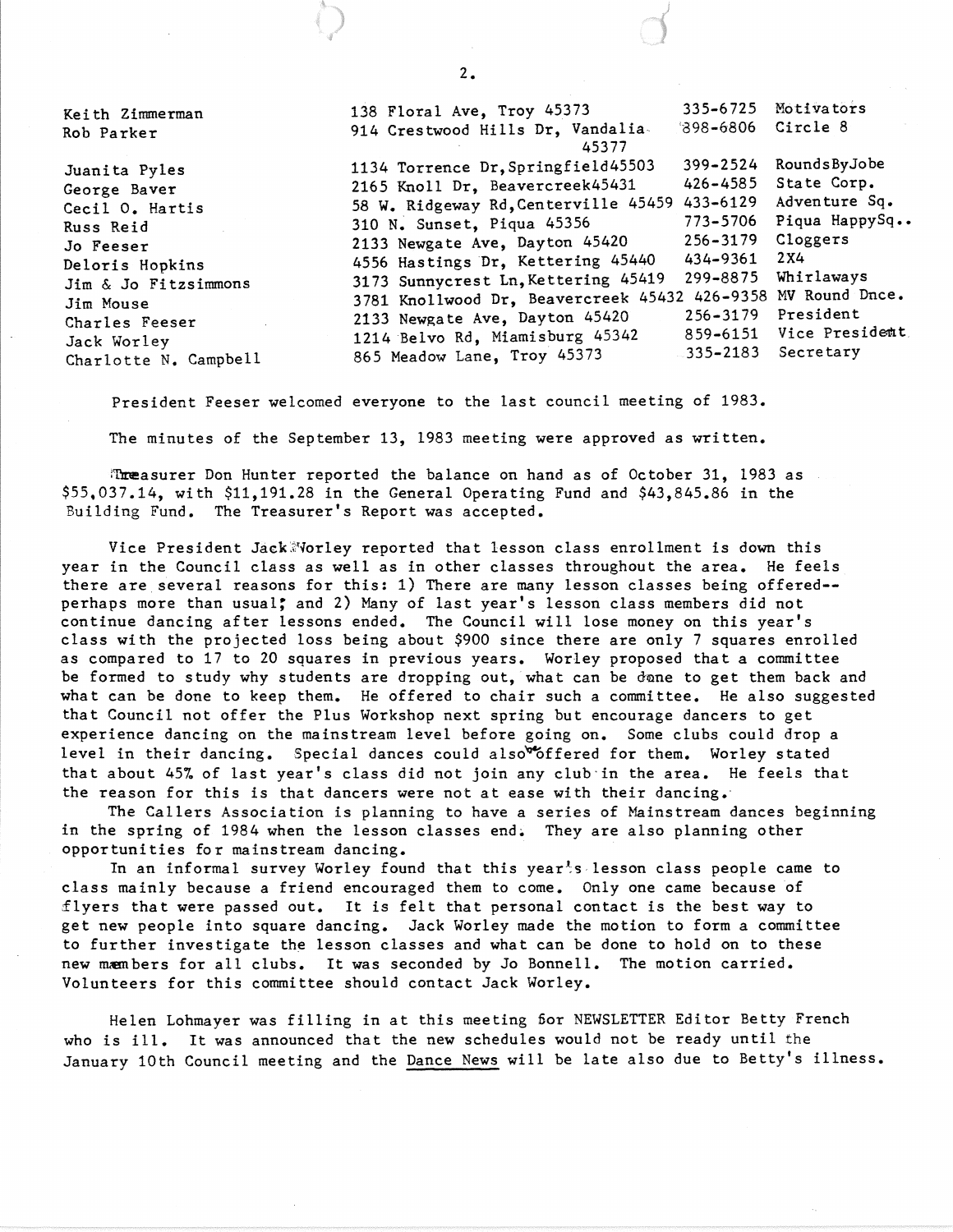Paul Bonnell reported that 108 callers, contra leaders, and clogging leaders are registered to be at the convention at the present time. All dance space has been assigned for the convention and all shop spaces are sold. Jo and Paul have travelled 1400 miles so far publicizing the convention. Paul encouraged reps to attend the Federation Dance in Middletown on November 12 to help show Dayton Area's support. Registration for the '84 convention is down at this point as compared to two years ago. Honor Roll Couple's name must be turned in by February 1. The Honor Roll Couple will be guests at the State Luncheon on Saturday and on Saturday night they will be presented from the stage. Marge Hartis announced plans for the cookbook being planned for the convention. Recipes will be accepted through December 1. These books will sell for about \$4.00 through the clubs. Clubs selling cookbooks will receive \$1.00 for each book sold. Jo Bonnell reported that the total convention will be held in the Convention ~nter and Stouffer's. She also reminded that clubs having 100% registration at the convention will be recognized.

State Corporation is concerned about clubs that are advertising drinking at dances, George Baver reported. They are recommending that if this becomes a common practice, of any club that that club be dropped from the council if the council desires to keep drinking out of dances. Baver also passed out flyers with information about securing callers for the August 11, 1984 State Fair Day in Columbus. A contest will be held to select the Ohio State Dress for the 1986-1991 National Conventions. Designs using Cardinal red, white and blue may be submitted to the area councils. A winner from each council will be submitted to the State Corporation from which the grand prize winner will be selected.

Mona Cannell attended Mini-Legacy along with about 40 others from over the state. Mini-Legacy is planning to sponsor a Leadership Training Weekend for local clubs every other year beginning in 1986. Cannell reported that one innovation being tried by some clubs is that of having a Junior and a Senior Board, with the Junior Board replacing the Senior Board when their term of office is over. An advantage of this system would be that valuable experience would be gained which would carryover in the term of office. Mini-Legacy is also concerned about the use of alcohol at dances. A formal resolution was sent to the State Corporation urging them to reaffirm Legacy's resolution that alcoholic beverages or intoxicants of any kind be discouraged both prior to and during dance functions. It is also urged that all clubs who want to adhere to the standards heretofore set regarding the use of intoxicants at dances look at their By-Laws to be sure something is written down about their stand. It is suggested that occurrences of such practices be reported either to Mini-Legacy or to local council leaders.

Nominations for MVDC Honor Roll Couples or Person should be turned in by the January 10, 1984 meeting of the Council.

Glen Berry, Callers Association representative, reminded the council of the upcoming Harvest Hoedown at Wampler's Arena on November 13. This dance is for new dancers and class angels. He reported that the new officers for the Callers Association are as follows: President - John Chevalier; Vice President - Glen Cherryholmes; Secretary - Mona Cannell; Treasurer - Dorothy Roasa. Berry again invited a Council representative to the meetings of the Callers Association.

Mady D'Aloiso of the Michael Solomon Support Committee reported that more chairs are missing from the Pavilion.